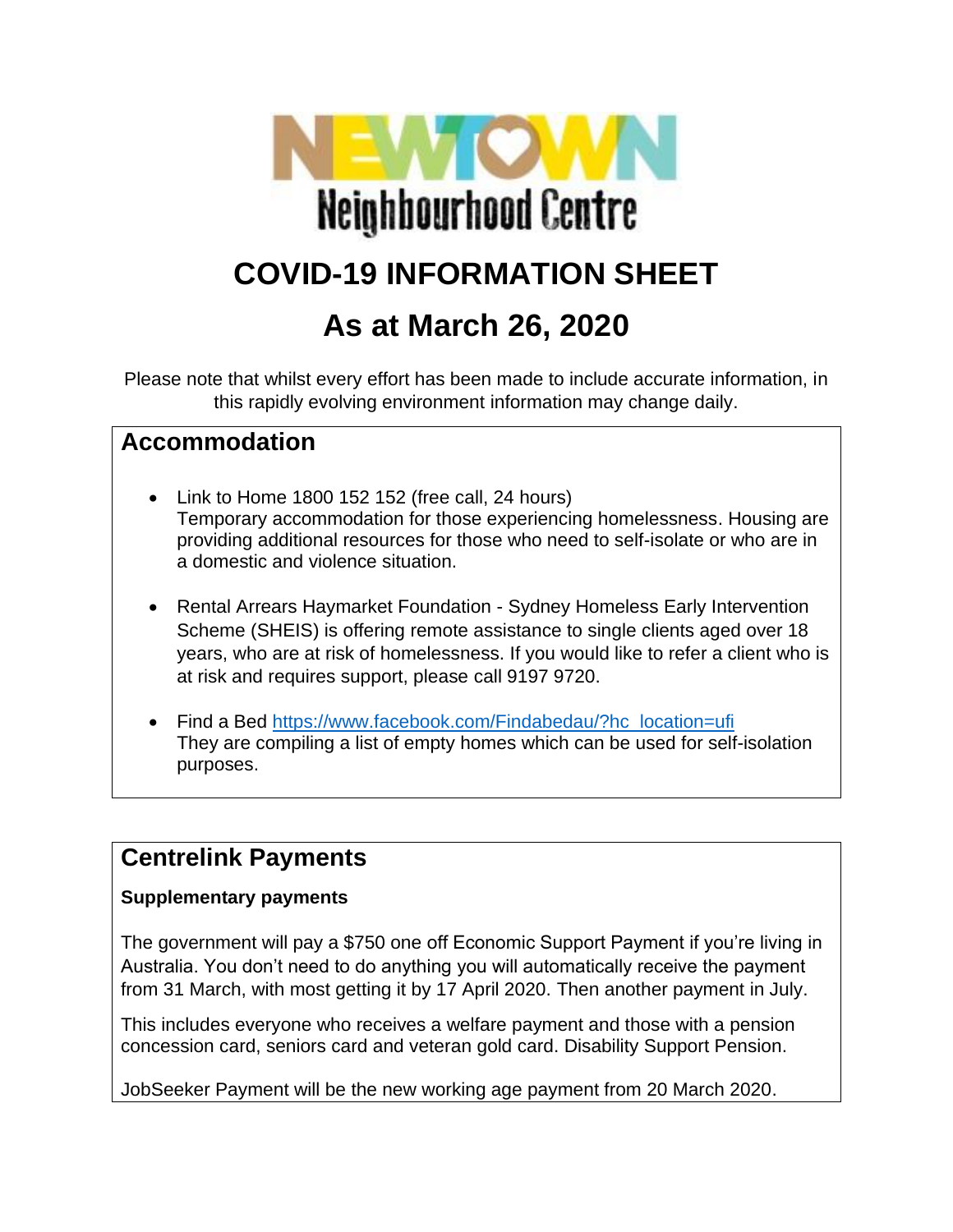#### **Coronavirus Supplement - temporary extra income**

The supplement is worth \$550 a fortnight (\$275 a week) on top of the income support you already. Payments will begin on April 27 and will be available for at least six months.

#### **Reporting for current income support recipients**

Presently, reporting for payment is still mandatory but alternative arrangements have been made with how you can report. Please contact your individual job network to find out more and continue adhering to your individual job plan.

If you cannot meet mutual obligation requirements due to self-isolation or quarantine, please call Centrelink who can grant a Major Personal Crisis exemption, without having to provide evidence such as a medical certificate.

#### **Centrelink Jobseeker Payment**

If you have recently lost your job and need to apply for income support, please contact Centrelink immediately. Waiting periods have temporarily been waived.

[https://www.servicesaustralia.gov.au/individuals/services/centrelink/jobseeker](about:blank)[payment/how-claim](about:blank)

#### **Centrelink Contact Numbers**

Jobseekers hotline [132 850](about:blank) Older Australians [132 300](about:blank) Disability Support Pension [132 717](about:blank) Multilingual Phone Service [131 202](about:blank)

#### **Tutorials**

Tutorials and Youtube videos are available on this website which can assist customers with their enquiries: **[https://www.servicesaustralia.gov.au/individuals/subjects/self-service](about:blank)**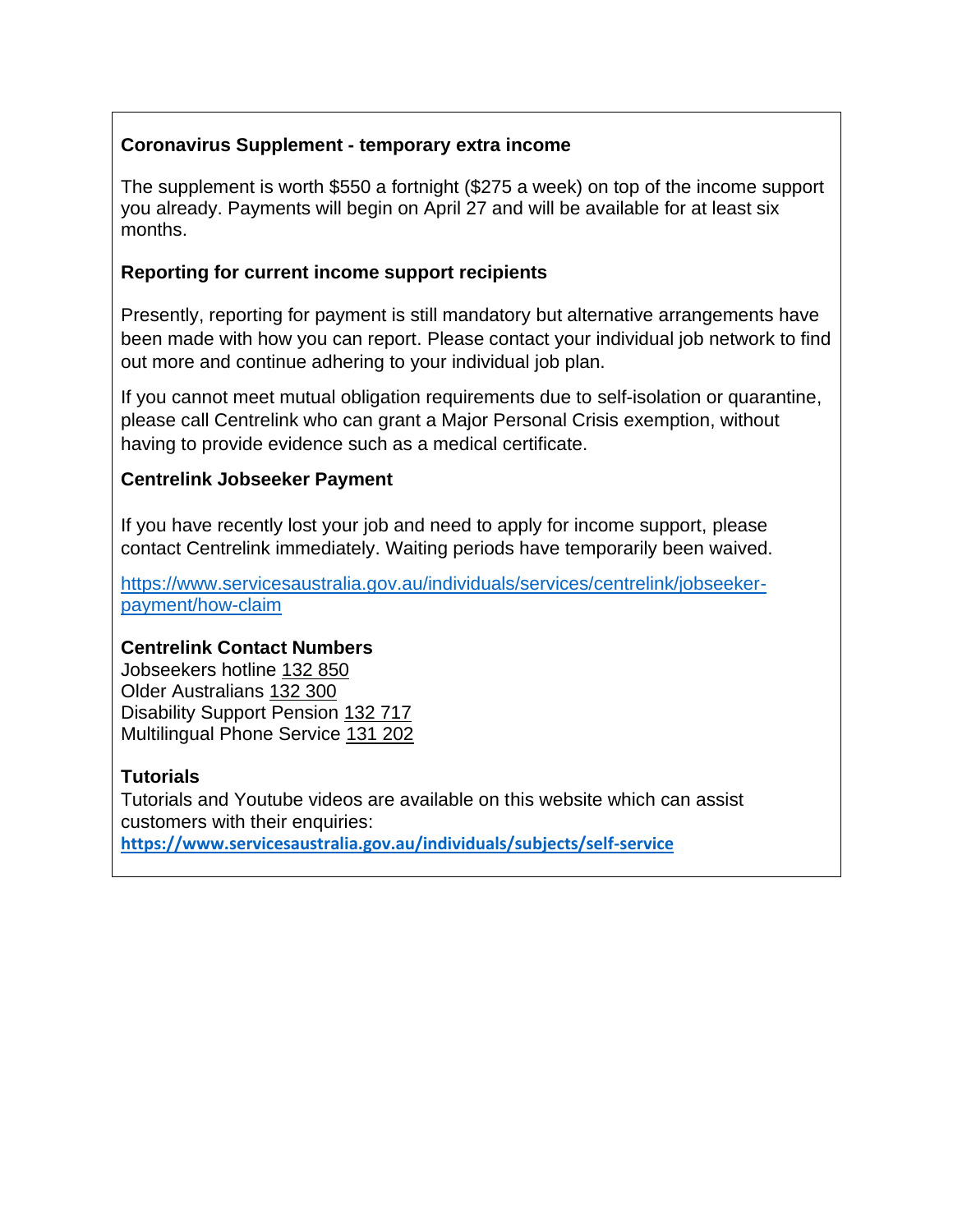# **General Assistance (groceries and social support)**

- Foodbank NSW & ACT 9756 3099 Works in partnership with charities and schools to distribute the food to where it's needed most. They can help you find a charity in your area that can support you.
- Addison Road Food Pantry (affordable groceries) Hut 1, 142 Addison Rd, Marrickville Tel: 9569 7633

| Tuesday   | $2pm-5pm$    |
|-----------|--------------|
| Wednesday | $10am - 2pm$ |
| Thursday  | $2pm - 7pm$  |
| Friday    | $12pm - 3pm$ |

- The Staples Bag (affordable groceries) 449 Canterbury Rd, Campsie Tel: 9787 6832
- Rozelle Neighbourhood Centre

Peninsula Cares is a support network for all who live in and around Balmain, Rozelle, Birchgrove, Balmain East and Lilyfield.

Do you need help or know someone who may need help with: Picking up your shopping/chemist items? Posting your mail? A regular phone call to check on how you are? Other urgent supplies?

To access support:

Call our Helpline 9556 9550 to talk to our volunteers Send email to peninsulacaring@rozellecentre complete online request for help: [https://www.cognitoforms.com/Rozellecentre/RequestsForHelp](about:blank)

• Newtown Neighbourhood Centre Information and Referral Service by phone 10am-2pm (Monday to Thursday) 9564 7333 or email [communitystrengthening@newtowncentre.org](about:blank)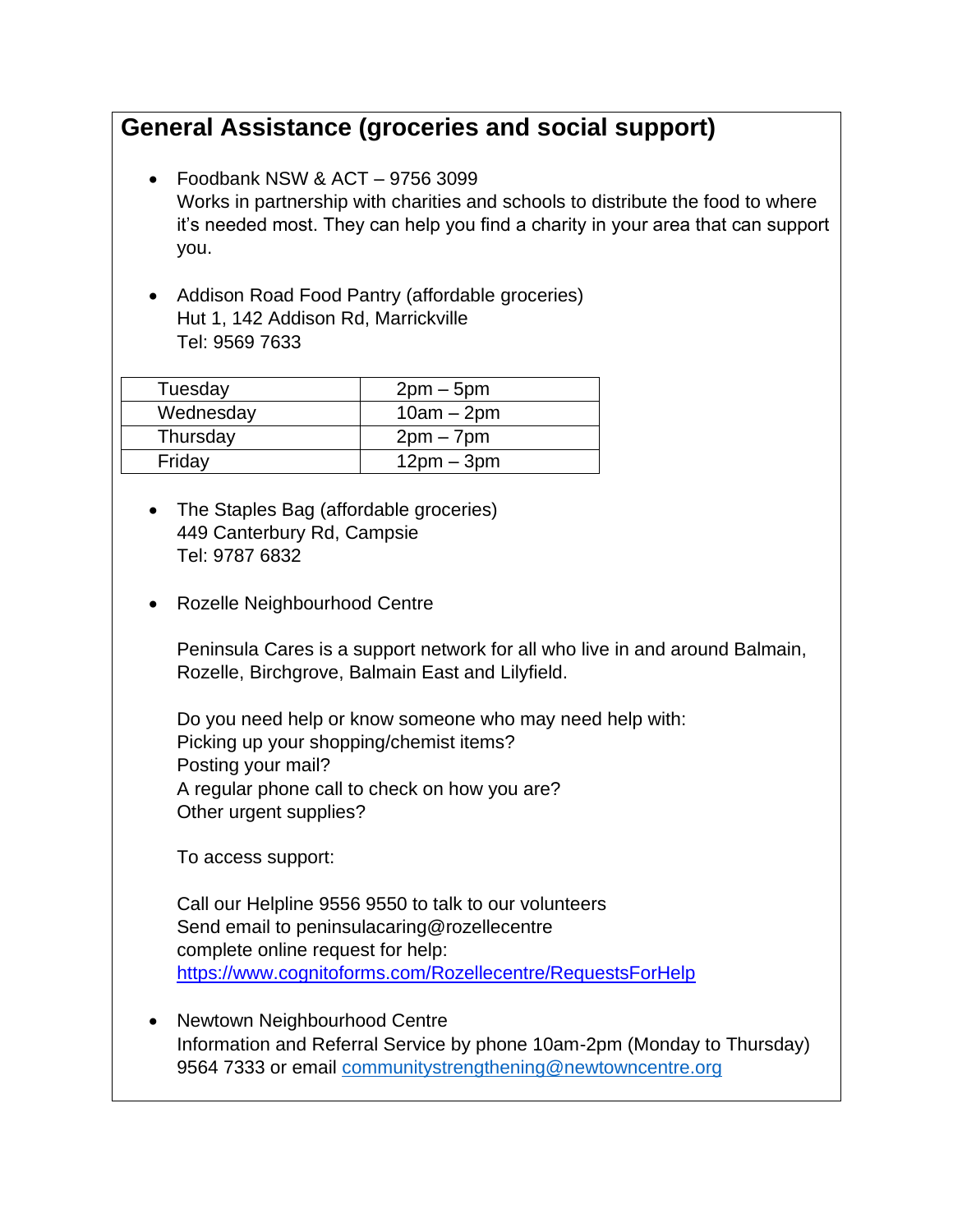### **Local Free Meals**

These organisations will offer free takeaway meals for those experiencing homelessness or at the risk of:

- Exodus Foundation (take-away only) 180 Liverpool Road Ashfield, 2131 Tel: 8752 4600 8am – 4pm Monday to Friday 8am – 3pm - weekends
- Newtown Mission Jordan's Café (take-away only) 280A King Street, Newtown Tuesday, Wednesday and Friday  $(1 – 3 pm)$  and Thursday  $(6 – 7 pm)$
- Saint Constantine & Helen Greek Orthodox Church (take-away) 378 King Street, Newtown Tel: 9519 7868 Lunches 12pm – 2pm
- Lentil As Anything (pay what you can afford, take-away delivery) 391 King Street, Newtown Tel: [8283 5580](about:blank) [https://www.lentilasanything.com/order-online](about:blank)[links?fbclid=IwAR3DNaVzvhTKNii-M4jtxf9ngRN96d](about:blank)[jI8dFo38uDnh65zbNlBYYH1wmDPo](about:blank)
- Wayside Chapel 29 Hughes Street, Kings Cross Café area remains open: Monday to Saturday 9:30am-9:30pm Sunday 10am-9:30pm Tel: 9581 9100

### **Emergency Aid**

Vinnies – 13 18 12 Assistance with food, clothing, household items and financial aid for people struggling to get by.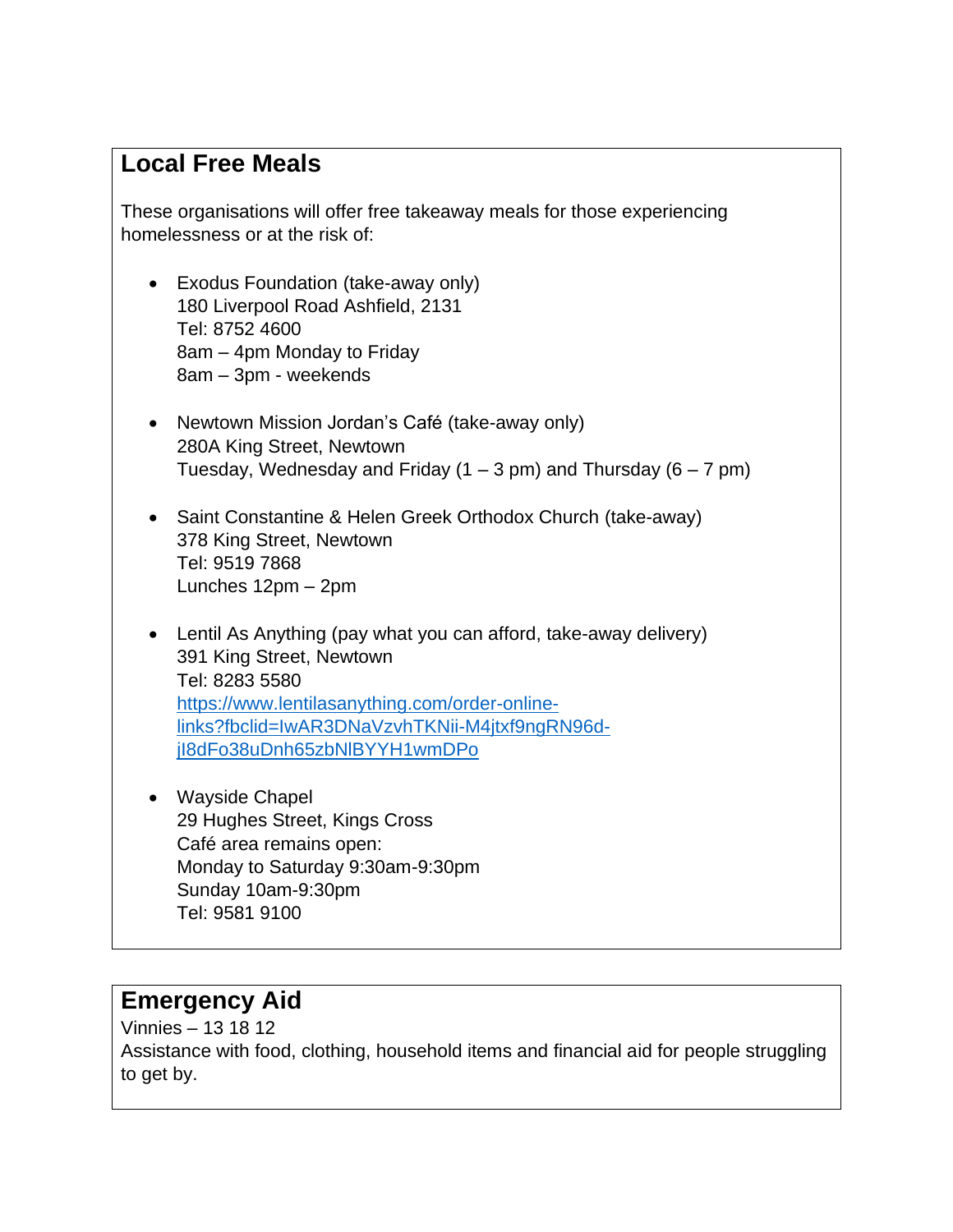# **Legal Advice**

- Redfern Legal Centre **[https://rlc.org.au/contact](about:blank)**
- Marrickville Legal Centre 9559 2899 [https://www.mlc.org.au/contact/](about:blank)
- Legal Aid Domestic Violence Unit 9219 6300

### **Supermarkets**

- Woolworths Priority Assistance Service offers dedicated delivery windows to eligible customers including seniors, people with a disability and those with compromised immunity or who are required to self-isolate. Register here: [https://www.woolworths.com.au/shop/discover/priorityassistance](about:blank)
- Coles Online Priority Service launching soon [https://www.coles.com.au/customernotice](about:blank)

### **Food Donations**

These local organisations have requested food donations so they can continue supporting their clients:

- Exodus Foundation
- Newtown Mission
- Anglicare Summer Hill

Examples include:

Instant noodles, cans of tuna, cans of spaghetti / baked beans, toilet paper(!) for emergency food hampers. And, to keep our takeaway meals going for Newtown Mission: UHT (longlife) milk and loaves of sliced bread (preferably white sliced).

- Asylum Seeker Centre [https://asylumseekerscentre.org.au/food-and-toiletry-donations/](about:blank)
- Newtown Neighbourhood Centre 1 Bedford Street, Newtown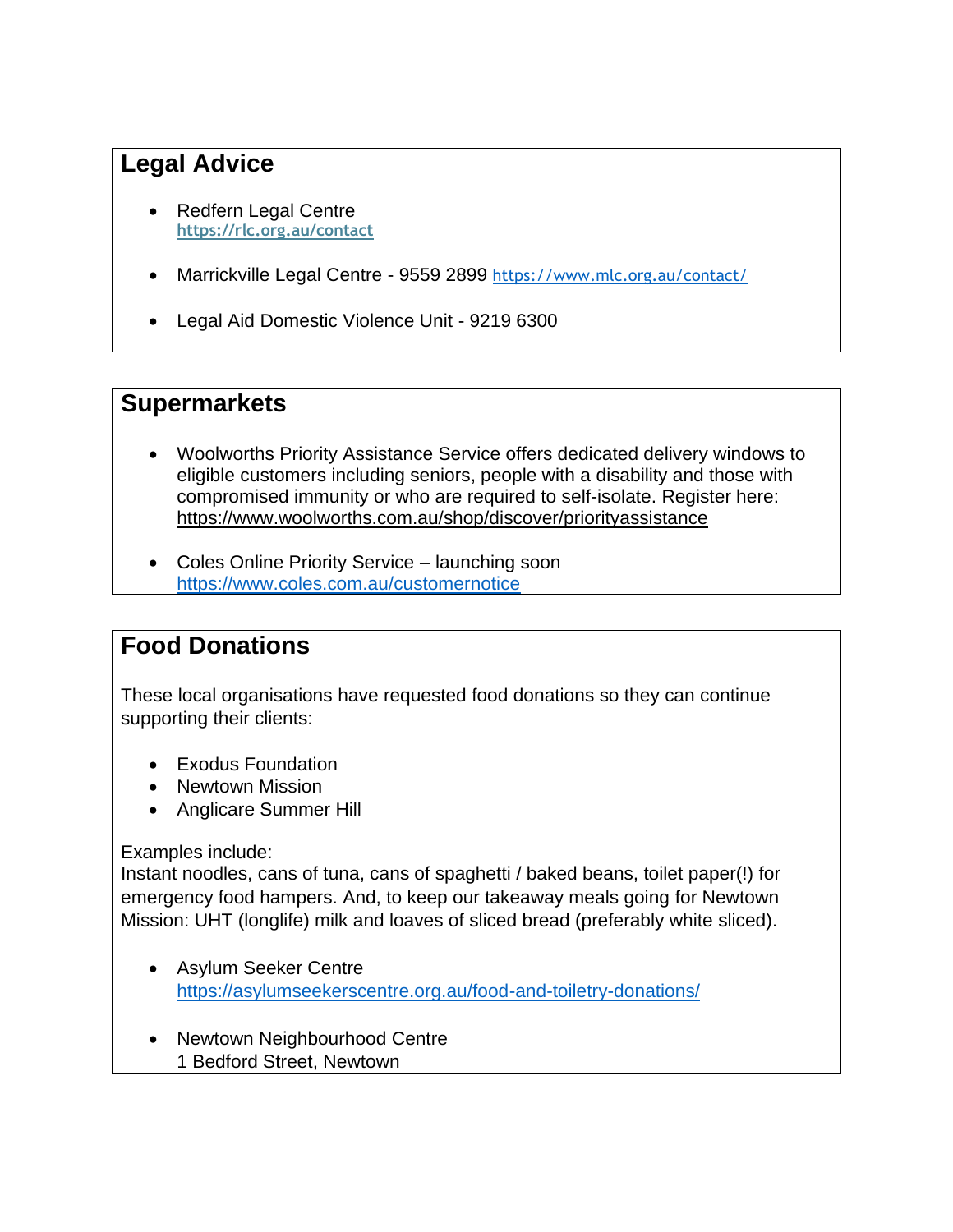Free food pantry outside centre for people to leave grocery or toiletry donations or to take as needed.

### **Online Resources and Groups**

• Love in the time of Covid-19 [https://www.facebook.com/groups/680463122494391/](about:blank)

Online form if you require assistance: [https://docs.google.com/forms/d/e/1FAIpQLSdfEvyqFWTrk3G0Dg2s4igEH\\_D2](about:blank) [GsGenDR06\\_kBSZ0Oa\\_ziyQ/viewform](about:blank)

- Covid-19 Inner West Sydney Mutual Aid [https://www.facebook.com/groups/142634903715594/](about:blank)
- Online Medical Advice and Prescriptions: https://www.goctor.com.au/

# **Employment Opportunities**

• Coles Supermarkets are recruiting night-fillers: [https://www.colescareers.com.au/retail-stores/in-store/nightfill-grocery](about:blank) 

• Centrelink temporary staff: [https://servicesaustraliacareers.nga.net.au/cp/index.cfm?event=jobs.che](about:blank) [ckJobDetailsNewApplication&returnToEvent=jobs.listJobs&jobid=455E3](about:blank) [21D-3BC4-45E7-B1D6-](about:blank) [AAE600CE7136&CurATC=EXT&CurBID=62AFB35D%2D9273%2D4A1](about:blank) [1%2D8DCC%2D9DB401354197&JobListID=22FC4F47%2DE994%2D4](about:blank) [6A3%2DB8C9%2D9BC901269F43&jobsListKey=09eb40f4%2D663c%2](about:blank) [D47a7%2D9434%2Def7d49048567&persistVariables=CurATC,CurBID,J](about:blank) [obListID,jobsListKey&lid=78300810008](about:blank)

### **Other Resources**

Ask Izzy list services supporting people experiencing homelessness [https://askizzy.org.au/](about:blank)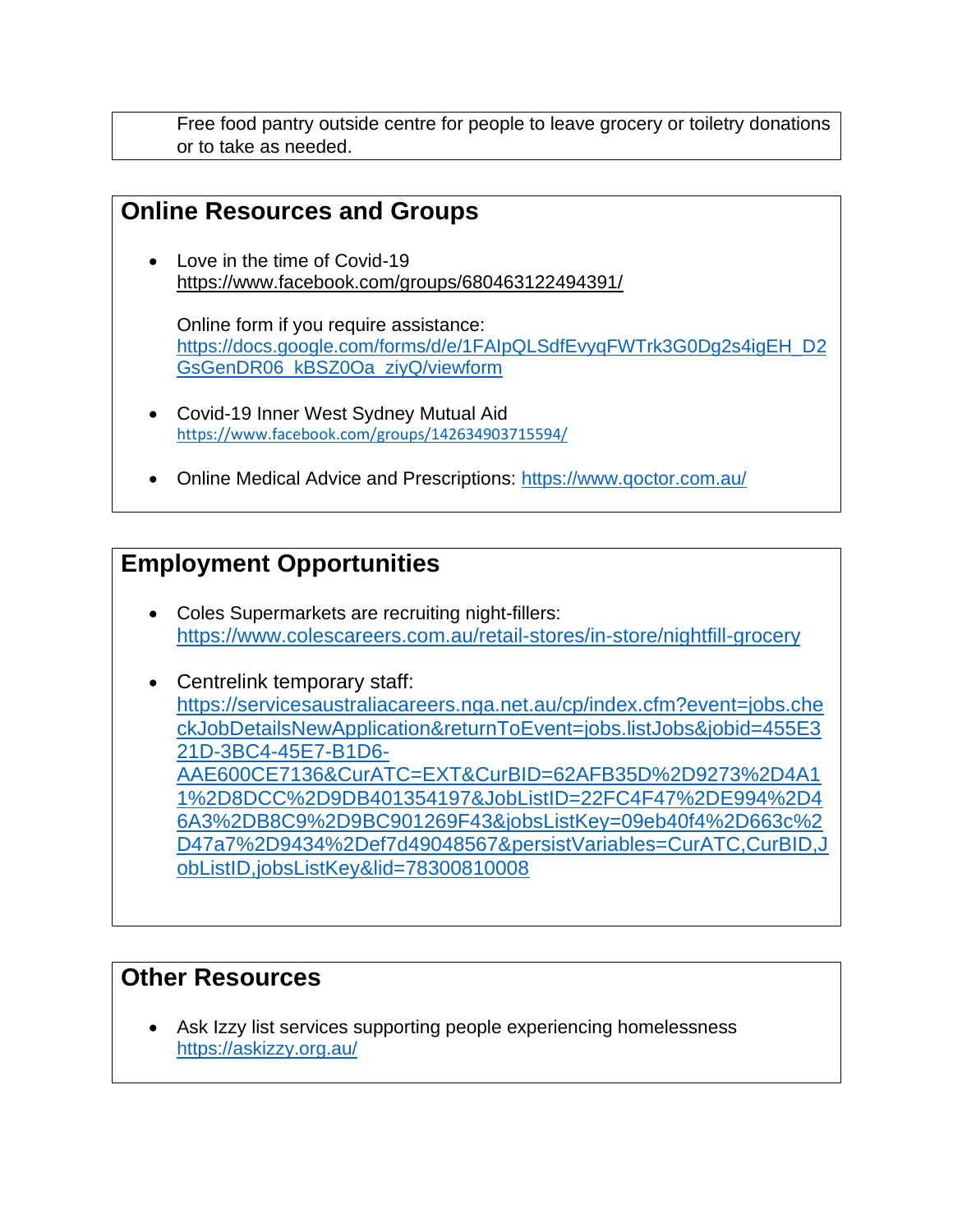- Red Cross: [https://www.redcross.org.au/get-help/emergencies/looking-after](about:blank)[yourself/how-to-prepare-for-coronavirus](about:blank)
- Vinnies: [https://www.vinnies.org.au/page/News/NSW/Blog\\_NSW/Vinnies\\_and\\_Coronavirus\\_Answeri](about:blank) ng Your Questions/

## **Specialised Services**

• Family Advocacy and Support Services (FASS) Sydney Family Court FASS social support is available on Mondays to Fridays from 9:30am – 1pm, and  $2 - 4$ pm.

Tel: 9287 7505 or [slcp@swslc.org.au](about:blank)

• Leichhardt Women's Community Health Centre Ph: 9560 3011 Reception is continuing to open during our normal hours, but most appointments (including GPs, naturopath, counsellor, and nurse) are being moved from face-to-face to telehealth via phone or Skype.

### **Emergency Numbers**

- Police, Ambulance, Fire 000
- Domestic Violence Line 1800 656 463 (24 hours)
- Mental Health Line  $= 1800011511$
- COVID-19 National Hotline The Coronavirus Health Information Line provides general information relating to coronavirus (COVID-19) for the general community. The line operates 24 hours a day, seven days a week. 1800 020 080
- NSW Health Direct 1800 022 222
- NDIS 1800 800 110
- My Aged Care [1300 536 707](about:blank)